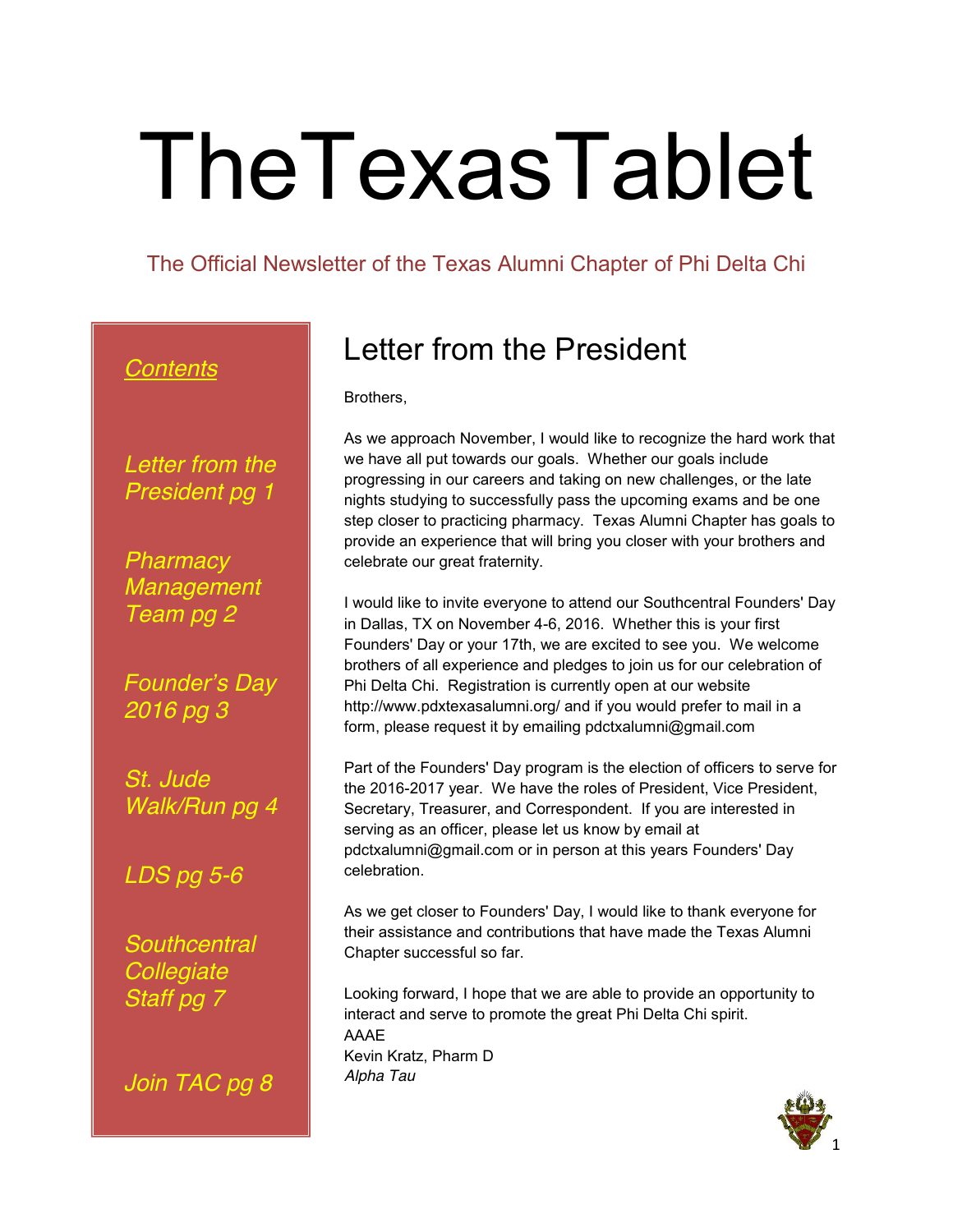# **Pharmacy Management Team**



**Pharmacist-In Charge** President Kevin Kratz, Pharm D *Alpha Tau #942*

Kevin Kratz is a pharmacist at Methodist Hospital Dallas and

Methodist Hospital for Surgery. He is an Alpha Tau Alumnus where he served as Worthy Keeper of Finance and Fundraising Chair. Kevin migrated to Dallas after experiencing the city during  $4<sup>th</sup>$  year rotations. Outside of pharmacy, he enjoys live music, cooking, travel, and anything related to automobiles.



**Staff Pharmacist** Recording Secretary Pamela Bosse, Pharm D *Gamma Epsilon #74*

Pamela Bosse is a pharmacy

manager at CVS in Wharton, Texas. During her time at Gamma Epsilon, she served as philanthropy chair her P2 year and Worthy Correspondent her P3 year. Currently she is planning her first international trip to Italy this summer with her best friend.



**Staff Pharmacist** Treasurer Sara Miller, Pharm D *Alpha Omega #744*

Sara Miller is currently a clinical pharmacist in the Emergency Care Center at Grady Health System,

specializing in Emergency Medicine and Toxicology in Atlanta. She moved there after completing PGY1 and PGY2 residencies there. Sara pledged PDC in 2006 and severed as WKRS, WCC and WC. An honory member of TAC, she has served as Treasurer since 2012. In addition to reading and gaming, she enjoys craft brews, short walks to the tattoo parlor, discussing the luxuries of excessive horsepower, and collecting hazardous materials for her ever-growing toxicology collection.



**Staff Pharmacist** Vice President Erica Wilson, Pharm D *Gamma Eta #49*

Erica Wilson is a PGY1 Pharmacy Practice Resident at Medical Center Hospital in Odessa TX. Upon graduating from McMurry University and marrying her high school sweetheart in 2011, she began pharmacy school at Texas Tech at Abilene and pledged PDC. She served as WVC and WCC for the Gamma Eta chapter during her P2 and P3 years. She enjoys basketball, and currently lives in Odessa with her husband and Doberman pincher, Cain.



**Staff Pharmacist** Corresponding Secretary Scott Volosen, Pharm D *Gamma Epsilon #102*

Scott Volosen is currently working at Citizens Medical Center in

Victoria Texas rotating shifts as a staff, outpatient, and clinical pharmacist. He remains an active participant with the Gamma Epsilon chapter, whom he served as WAL during his P3 year. He has a cat named Echo and is an avid fan of his alma matter-University of Houston. He hopes to someday move



into pediatric pharmacy or pediatric pharmacy.

**Pharmacist Intern**

Treasurer Apprentice Kevin Ferrall, P4 student *Gamma Epsilon # 116*

Kevin Ferrall is currently a P4 student on rotations. Upon

graduating this May, he will be earning his Masters in Business Administration with a concentration in Health Care Administration by the end of the summer. He served as fundraising chair and WKF for the Gamma Epsilon chapter. When not on rotations, he enjoys reading manga, cooking, baking, and playing league of legends with his Brothers.

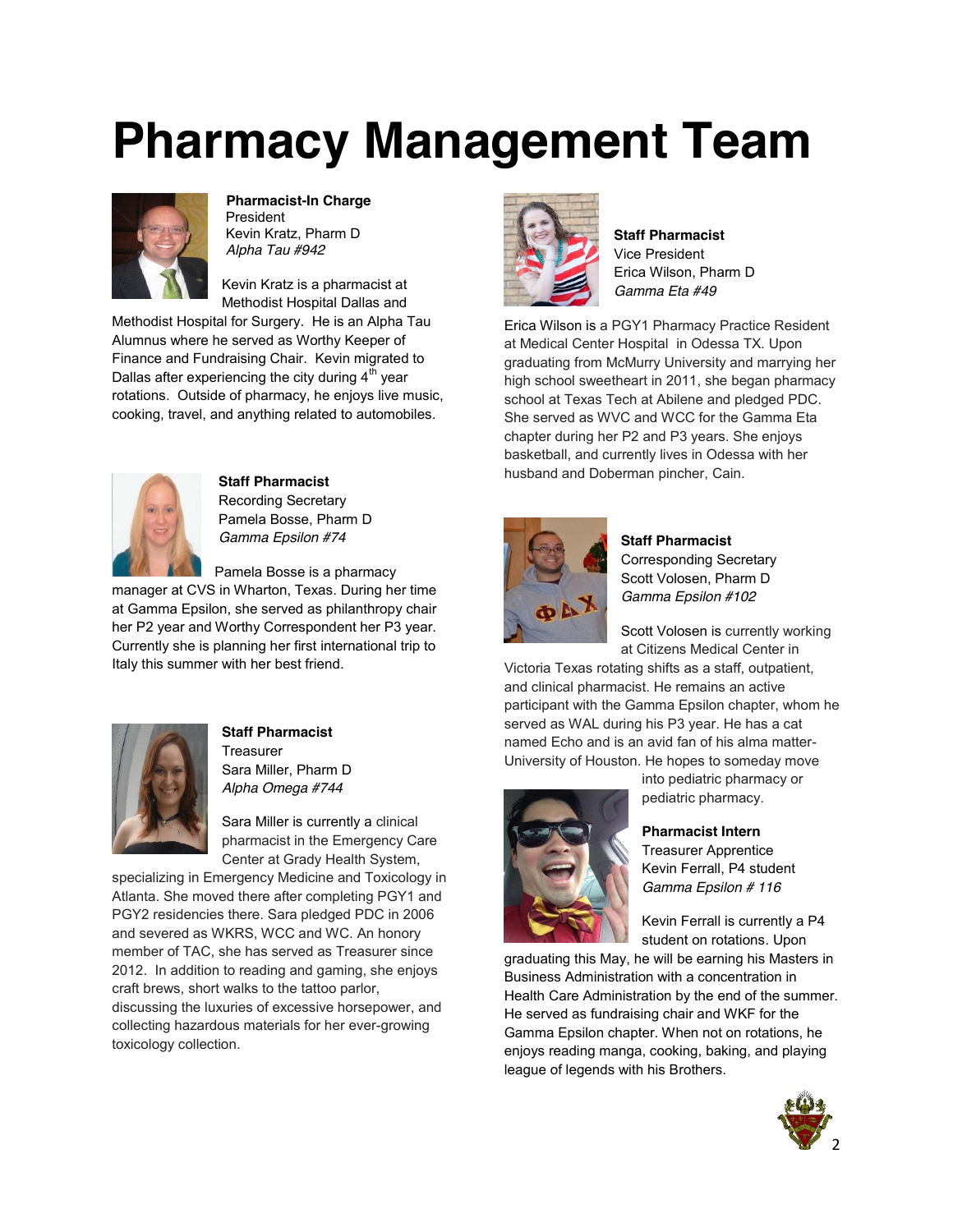# **FOUNDERS' DAY 2016** Home Sweet Home

That's right! We are returning to the Embassy Suites in Dallas for our weekend of celebrating Phi Delta Chi's Founders' Day! Dates: Nov 4-6, 2016

What To Expect: **FUN and BROTHERHOOD !!** 

- Friday: Registration Mix and Mingle at Fox and Hound
- Saturday: Registration Dodgeball Tournament/ Field Day Games Chapter Garage Sale Pledge Workshop/Ritual Candlelight Ceremony Banquet

Sunday: TAC Alumni Breakfast/ Meeting **Come visit with and get inspired by The Grand Poobah : Ralph Saroya**n

Register online at http://www.pdxtexasalumni.org/ Cost: Early Registration Collegiate: \$70 Alumni: \$85 Banquet Only: \$50 \*A \$3 service fee will be charged if using paypal Hotel Cost: If reserve by Oct 14,2016 1 King Size Bed: \$99/night 2 Double Beds: \$105/night





Picture by Amanda Klar- post from Southcentral Facebook page

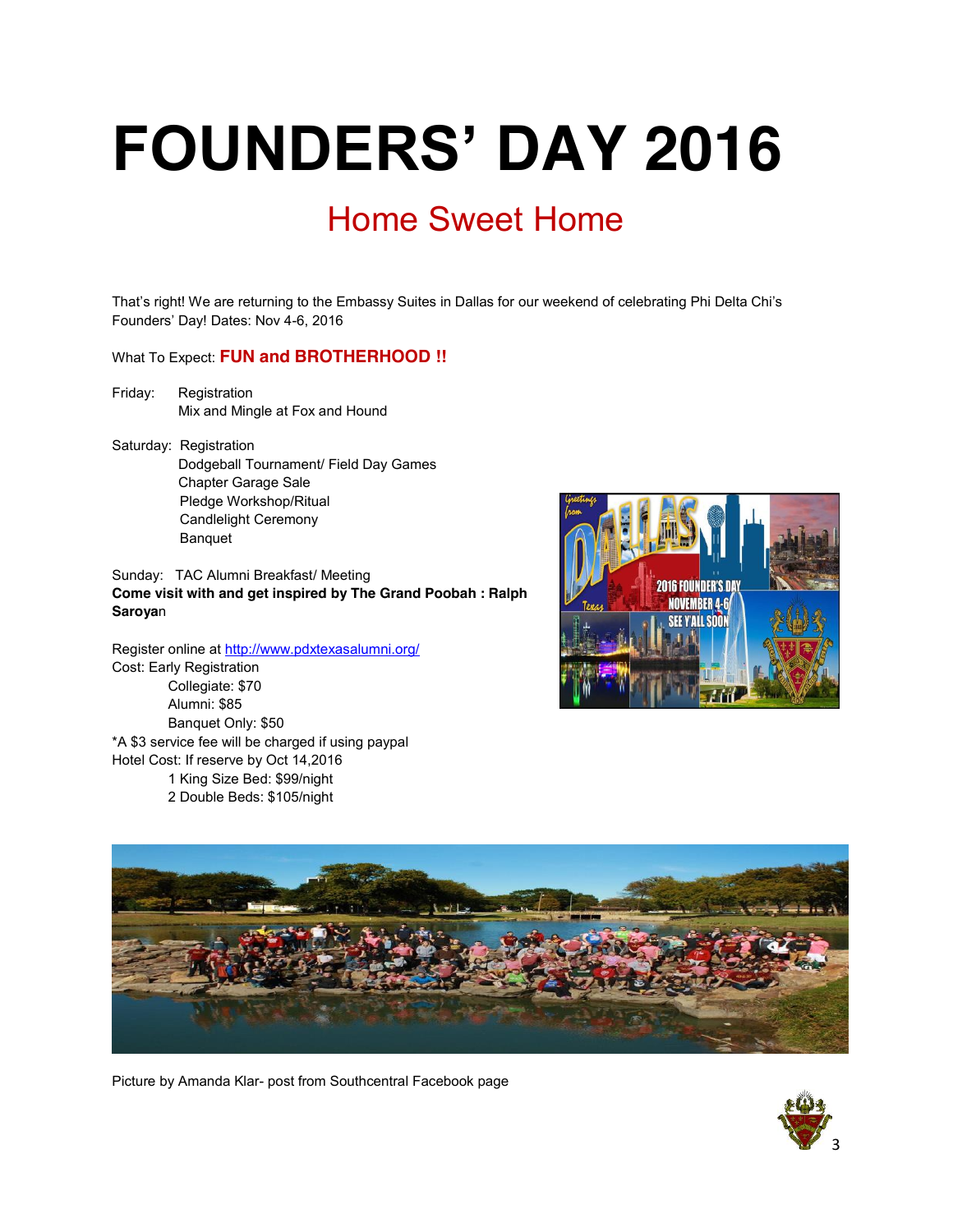## **St. Jude Walk/Run: September 24,2016**

Members from across the Southcentral Region participated/volunteered at the 5K St. Jude Walk/Run across various cities. Thanks to our Brothers from across the nation Phi Delta Chi has now officially raised over \$1,000,000 to help the children of St. Jude. Here are some pics posted on Facebook:



Lambda Lambda Delta Beta





















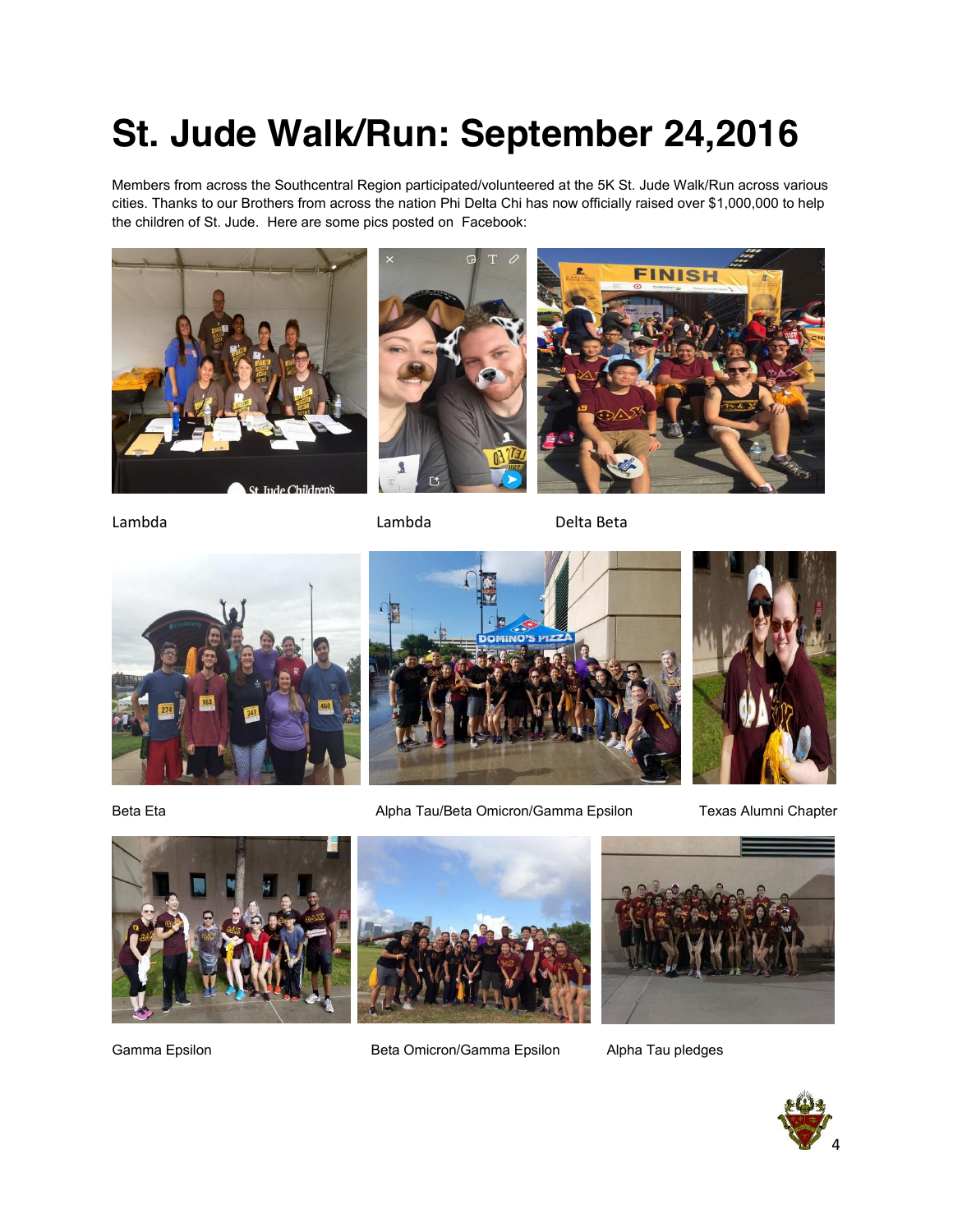## **Leadership Development Seminar: St. Louis**

### **Summary from The Grand President**

The 17th Leader-Development Seminar was held in St Louis, MO in August. It was the largest attended LDS in our history. The Pharmacy Leadership and Education Institute developed the LDS programming. PLEI has been actively contributing to our leaders in pharmacy vision since its inception in 1995. As our Foundation, they not only contribute to our mission, but also continue to help provide financial support to our Brothers on a yearly basis through their many scholarships for travel and awards.

At LDS this year, PLEI again exceeded their scope by hosting the first ever advisor track. Seventeen Phi Delta Chi Chapter Advisors participated in this new course. Their biggest and only complaint was it was too short. We hope this new track will become an LDS tradition and one we can incorporate into Grand Council sessions as well.

PLEI this year saw an industry need to develop a curriculum for Colleges of Pharmacy to utilize to meet the new requirement of leadership training in their programs. PLEI has authored and published a book for pharmacy students to get structured leadership training during school. PLEI continues to advance the profession of pharmacy being led by some of our best and brightest Phi Delta Chi Brothers.

For more information on PLEI, how to donate, or how to become involved please visit www.PLEI.org.

Traci K Thompson, PharmD, BCPS Grand President Lambda #1273



Our Grand Officers- GVPSA Brandon Hill, GVPC Jeff Prescott, GVPAA Andrea Bourque, Exec Dir: Kenny Walkup, Grand President: Traci Thompson, Grand Past President: Amy Valdez, GVPCA Tiffany Johnson. Photo from Tiffany Johnson's Facebook page.

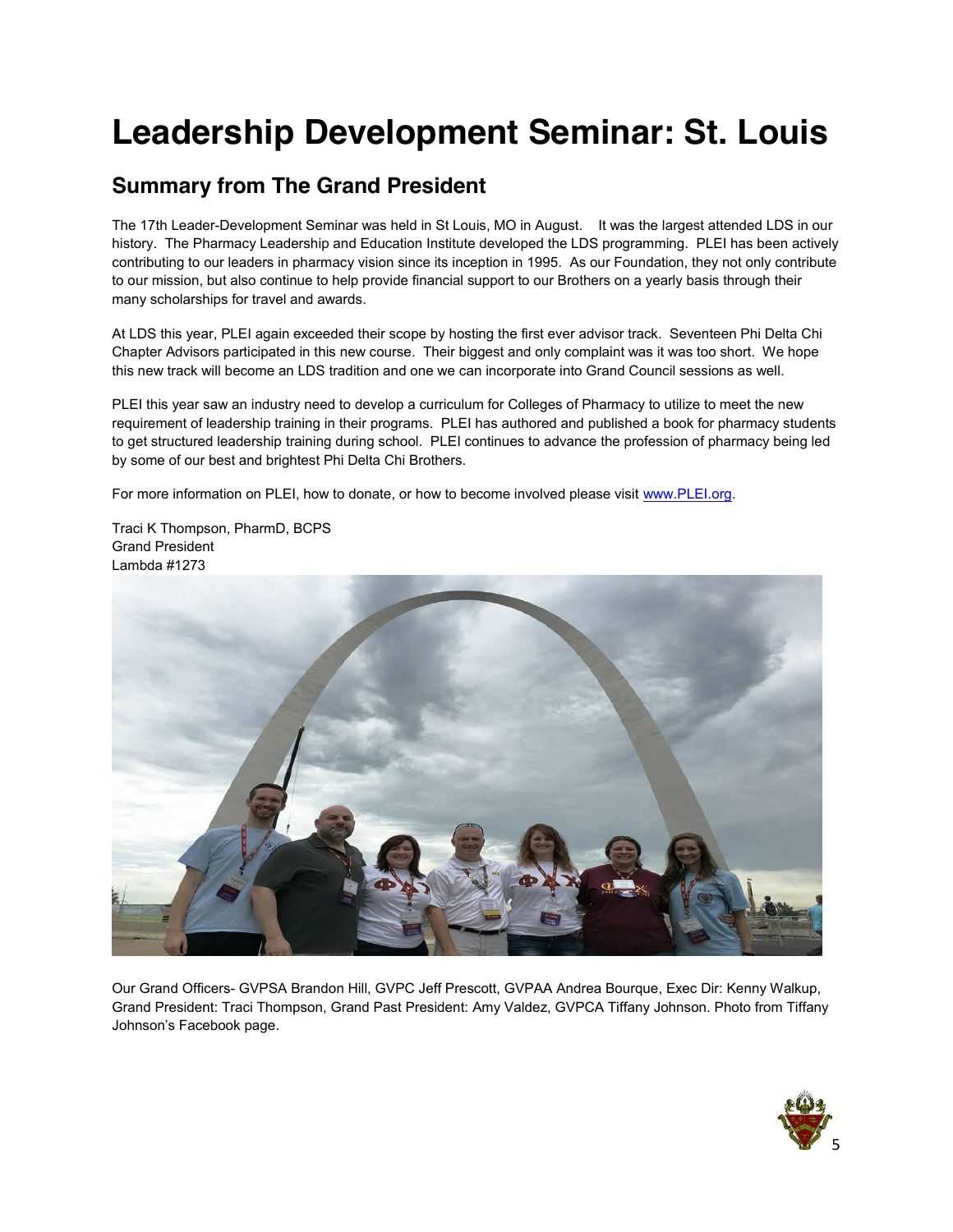## **Scholarship Winners' Reflections**

#### **Ike Oguejiofor- Beta Rho WVC**

I originally wanted to attend LDS, which was held this past summer, to keep in touch with the new friends I made at Grand Council and meet new faces as well. However, I was pleasantly surprised by the leadership sessions that we participated in during the conference. I learned so much about myself as a leader, and what leadership is, in general. I had a very stereotypical expectation of what a leader should be, and our facilitators turned that expectation on his head by the first day. I learned leaders can lead in different ways and use a variety of methods to accomplish tasks. I always had doubts about



my leadership qualities, which is another reason I wanted to attend LDS. However, after LDS, I am now able to tackle business at my Beta Rho chapter with renewed confidence as the WVC. The Leadership Development Seminar was everything I could have hoped for and more. Picture: Beta Rho, Sigma, and Alpha Nu brothers enjoy a night on the town at the City Museum. (Brothers pictured from left to right: Ike Oguejiofor, Jooy Chae, Maya Robinson, Kelvin Tran, Alex Tran, Karen Mok, Alice Li)

#### **Christine Hong- Gamma Epsilon WCC**



Since my initiation into the fraternity, I have been to every local, regional, and national conference. However, this past experience at the Leader-Development Seminar (LDS) has impacted me by far the most. I have never learned so much about myself as both a Brother and a leader, and am eager to bring concrete plans back to my Chapter. I've learned to have courage and vision, for both my team and myself, and this experience as a whole was all that I hoped for and imagined. A tremendous thank you to the Texas Alumni Chapter for helping me attend this conference, and I cannot wait to attend LDS again! AAAE! Picture: Gamma Epsilon accepting the 100% Achievement Award (Brothers from left to right: Grace Le, Elissa

Meyer, Christine Hong, and Thien Nguyen)





Photo from http://www.phideltachi.org/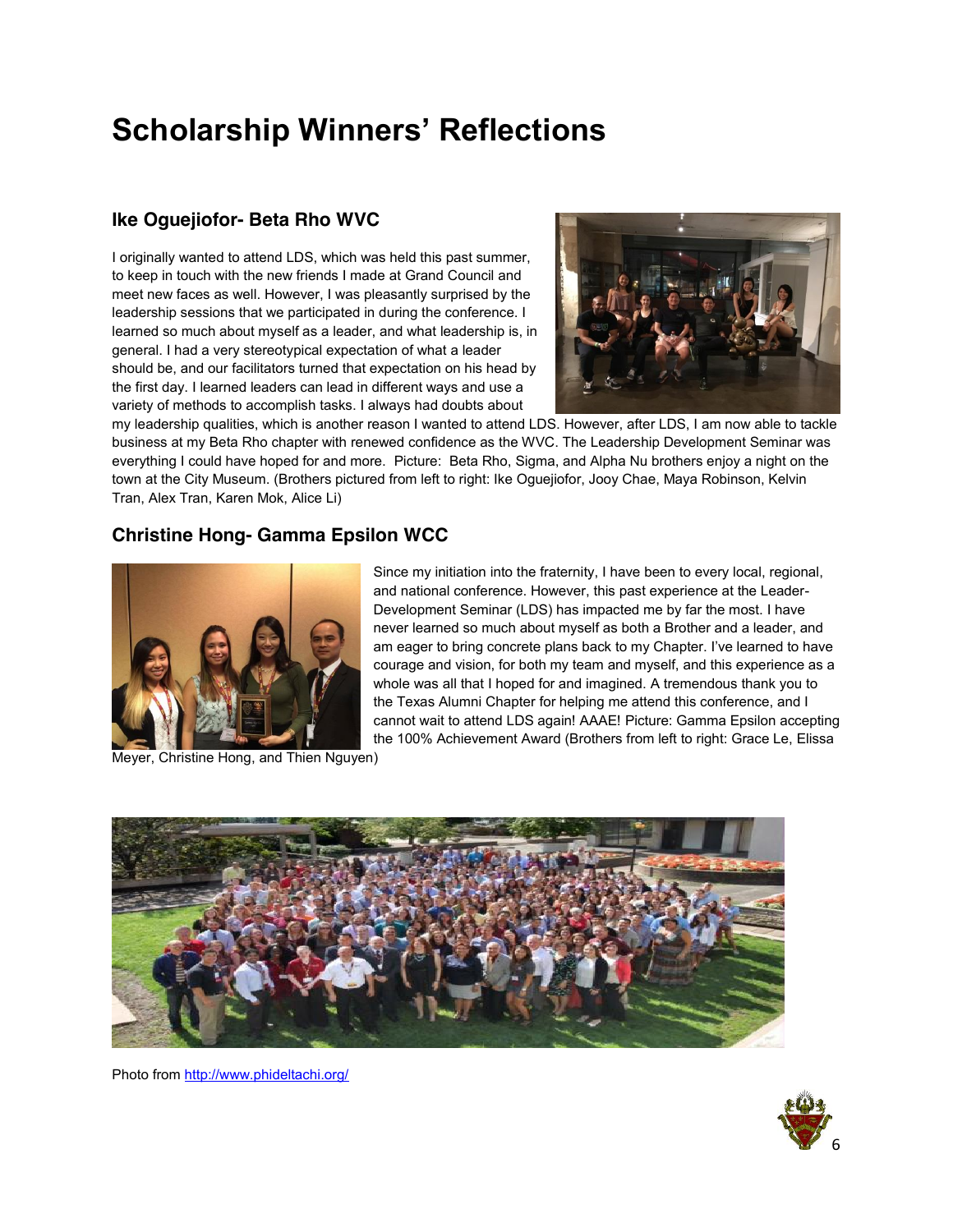# **Southcentral Collegiate Staff**



## **Supporting Collegiate Brothers**

When collegiate Brothers become alumni we pledge our support and advice to our Brothers. There are several ways an alumni can support PDC collegiate chapters. Some examples include donations, helping out with initiation, and going to chapter events. Each chapter within our region has a Worthy Alumni Liaison, whose responsibility it is to keep alumni aware of how the chapter is doing and get alumni involved. Please make sure your corresponding chapter has your updated personal information to contact you. If you don't live near your chapter anymore, you can still support PDC collegiates by attending events of a chapter near you. If you want to know what our collegiate Brothers are up to the Texas Alumni Chapter has a google calendar on our website. You can access it under the news section. The link is: http://www.pdxtexasalumni.org/#!news/cjg9